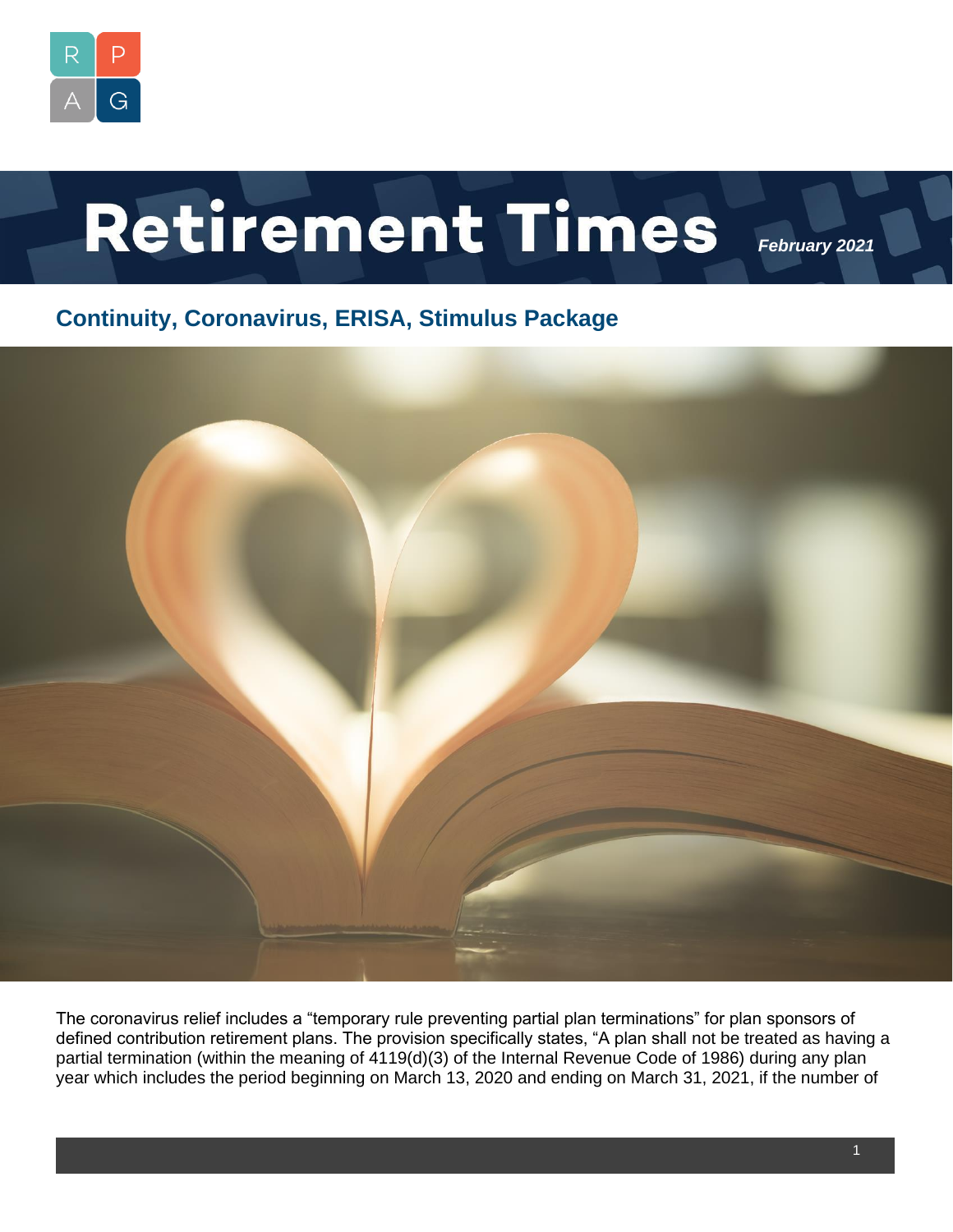active participants covered by the plan on March 31, 2021 is at least 80 percent of the number of active participants covered by the plan on March 13, 2020."

This provision allows defined contribution retirement plan sponsors to avoid the requirements that terminated participants must be 100% vested in plan benefits. Prior to the adoption of this provision they would have triggered partial plan termination due to layoffs, furloughs, or terminations of employment if they experienced a reduction in eligible employees equal to, or exceeding the IRS's 20% presumptive threshold. Ultimately though, the determination of partial plan termination is a facts and circumstances test.

## **Private Equity Investments in Defined Contribution (DC) Plans**



Private equity funds invest in privately held companies whose stock is not traded on public exchanges. Private equity fund managers expect to increase the value of their investments by providing capital and acumen for the purpose of improving performance/value of these companies.

The Department of Labor (DOL) recently released an "information letter" regarding the potential inclusion of private equity investments in DC plans. The DOL indicated that it will allow DC plans to offer indirect investment in private equity funds in certain circumstances but, questions remain, are they a good fit for your plan participants and what are the fiduciary liability implications?

The DOL guidance only covers allocation decisions made by the fund's asset managers when private equity would be one of multiple categories of equity investments within the fund (e.g., target date funds). The guidance does not cover a defined contribution plan allowing individual participants to invest their accounts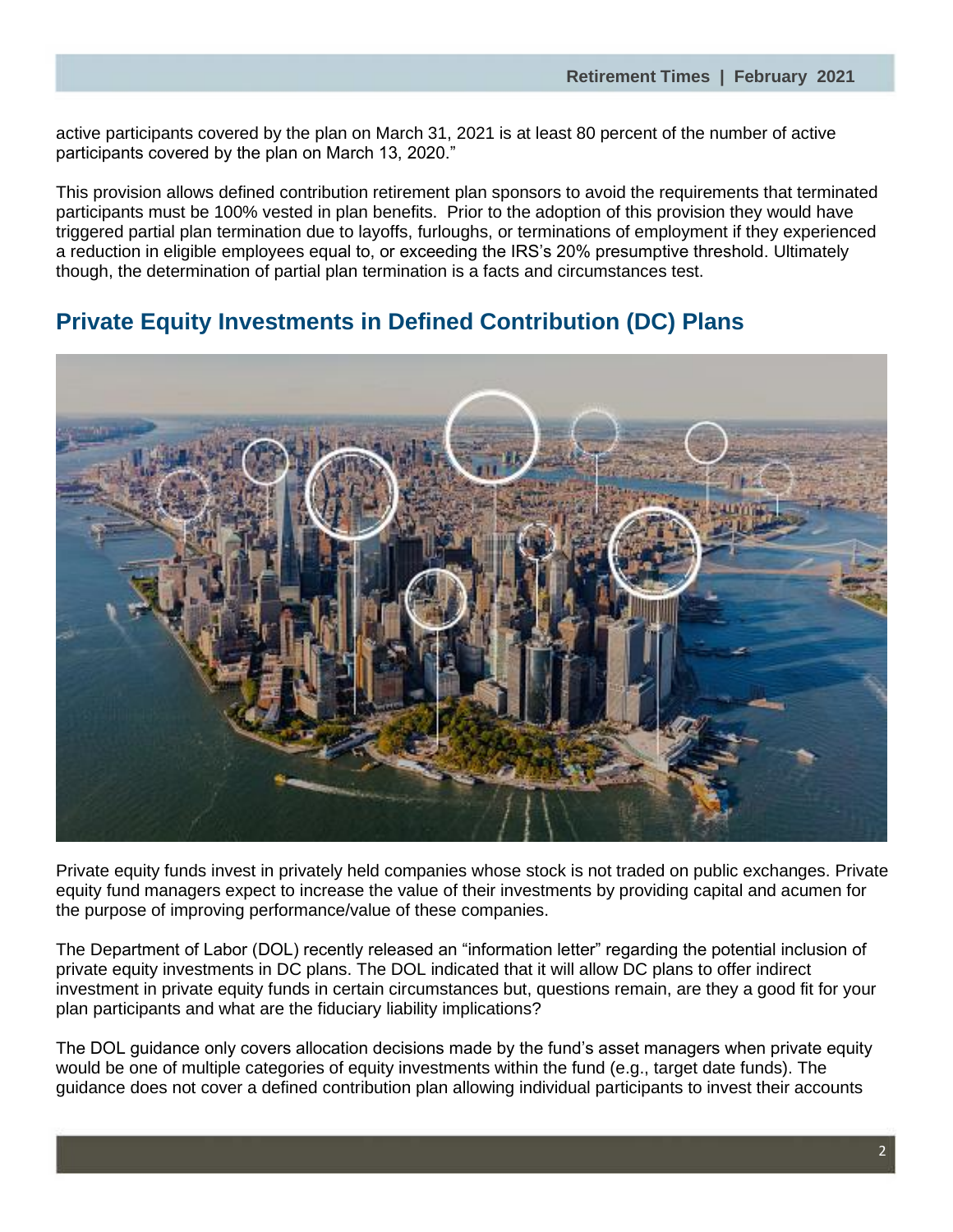directly in private equity investments. Further, the guidance was clear that investments in private equity investments present substantial legal and operational issues for fiduciaries of ERISA individual account plans. One issue concerns the typical multiyear holding period for portfolio companies, and the challenge in providing an accurate stock valuation before a sale.

The DOL letter states that plan fiduciaries considering a private equity investment option in multi-asset class funds should consider:

- Whether the fund has managers with "the capabilities, experience, and stability" to handle private equity
- Whether the proportion of the fund's allocation to private equity investments is appropriate based on the "cost, complexity, disclosures, and liquidity" considerations
- Whether the fund has "adopted features related to liquidity and valuation" that give participants the ability to move their investment allocations "consistent with the plan's terms"
- The fund suitability in light of the plan's "participant profile," including their ages, contribution and withdrawal tendencies

These considerations are somewhat interpretational and can lead to issues which create potential fiduciary liability.

When considering the inclusion of any investment the plan fiduciary must act with skill, care, and due prudence in determining the suitability for participants. This responsibility applies even more importantly for private equity investments, whether a single or multi asset investment option.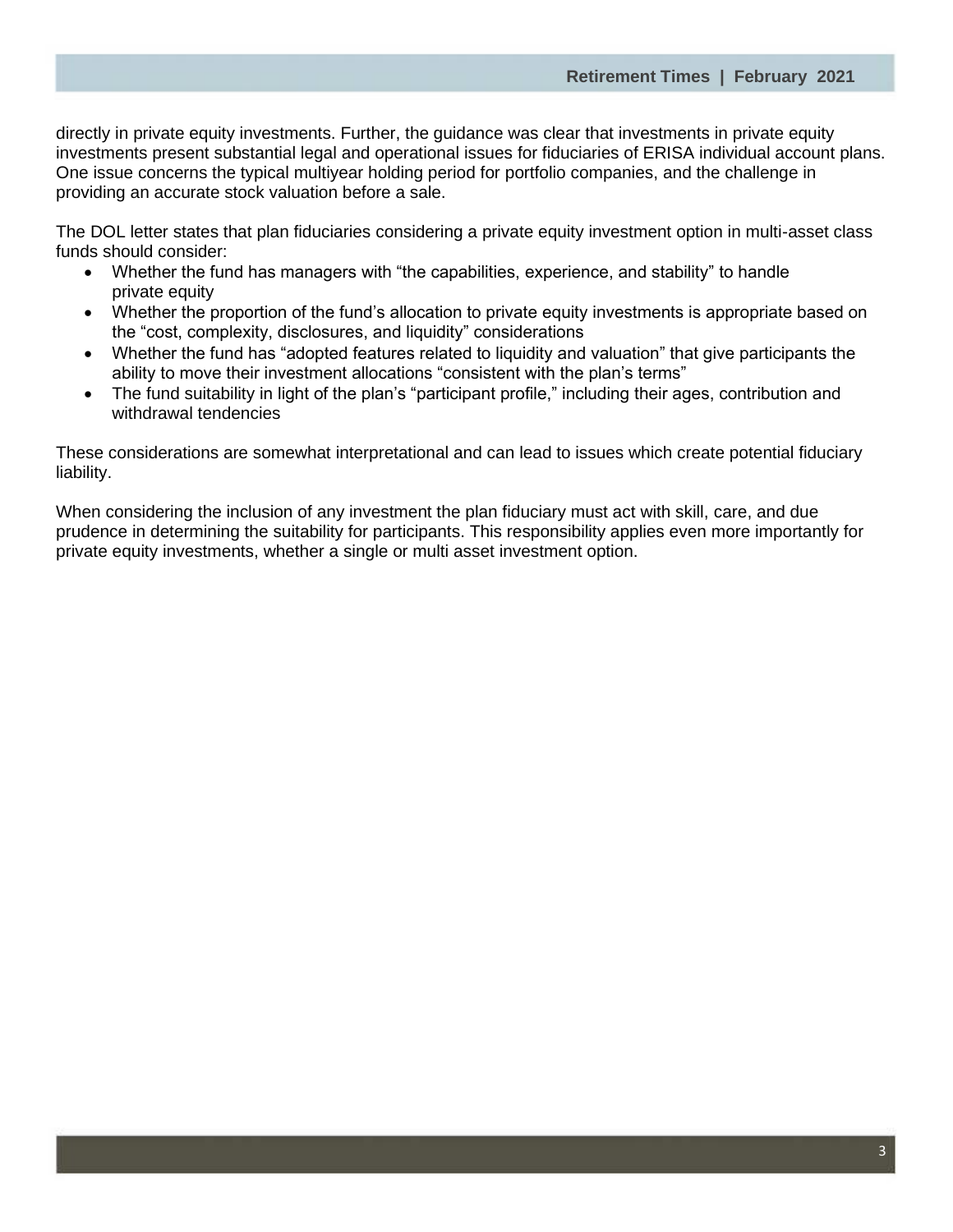## **Common Fiduciary Errors**



An ounce of prevention is worth a pound of cure. This saying is universal, and certainly applies to fiduciary responsibility. Beginning the year with an eye towards avoiding some of the most common errors makes sense. Most fiduciary errors are unintentional or even well meaning. Here are some examples.

#### **Following Plan Documents and Communicating Changes**

Possibly the most frequent source of fiduciary breach, interpretation of plan provisions is not always intuitive. The remittance of participant deferrals "as soon as administratively possible" means as soon as possible, not as soon as convenient. A common response when a plan administrator is asked how they determined applicability of a specific plan provision (e.g., eligibility for employer match) is "the prior administrator told me how to do it". This response does not necessarily instill confidence that it is being handled correctly. Many administrative errors go on for years, and every year not corrected is another fiduciary breach. A common example is the management of plan forfeitures (non-vested assets left in plan by a terminated participant). The rule is to allocate these assets annually at years end. This can be a costly and administratively cumbersome correction, but all too often it's not accomplished annually which violates the rule forbidding plan unallocated assets.

The definition of compensation in the plan document may not be the same definition used by your payroll department/service. Furthermore, many plans and employers have different naming conventions for the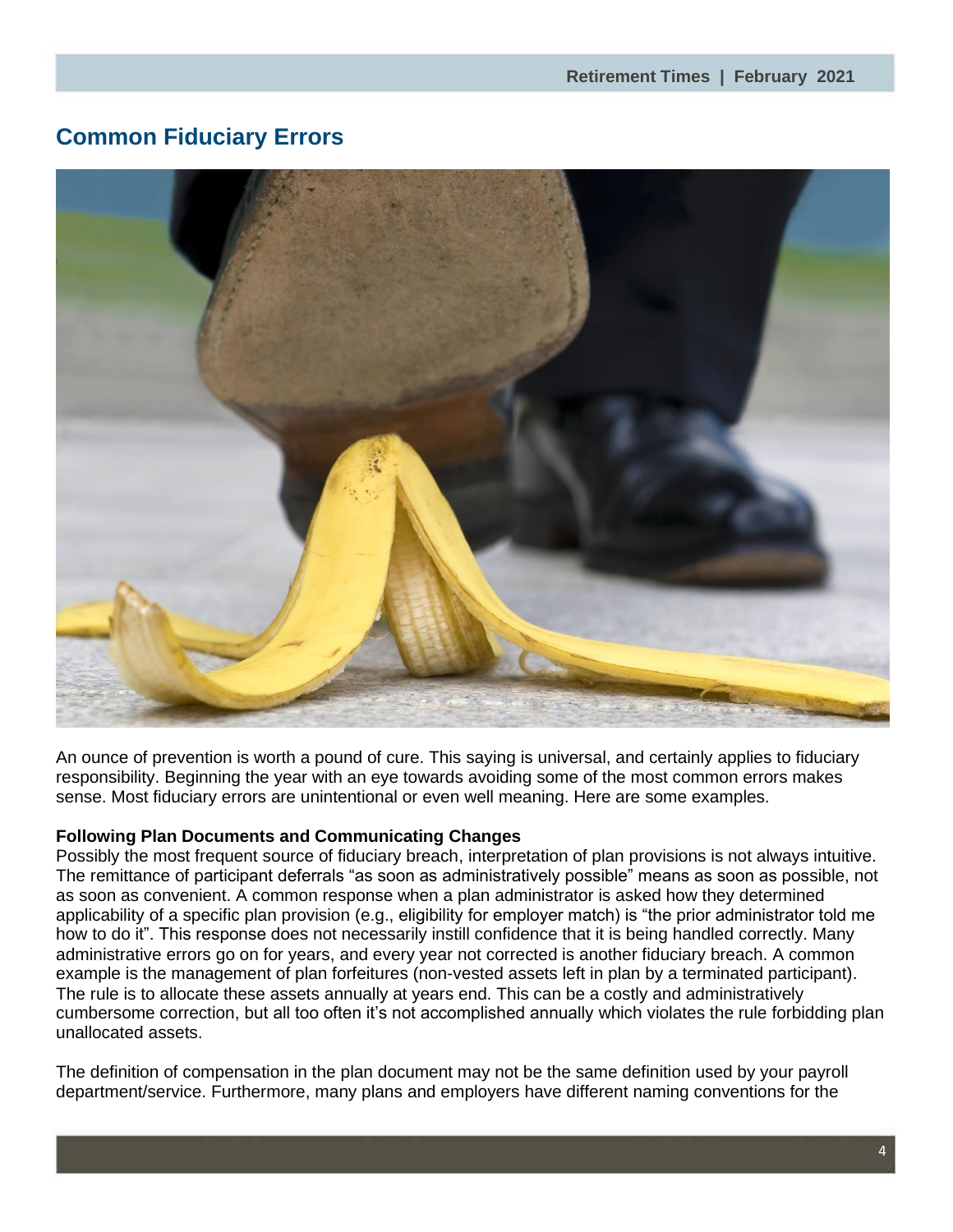various money types: deferrals, employer match, bonuses, pre-tax health insurance premiums, FBA plan, commissions and tips, or fees for professional services may be included as compensation. When plan documents are changed or updated, compensation administration needs to follow. It is a good idea to check this periodically to ensure consistency.

Participant loans are another area that can cause issues, especially if more than one loan is allowed at a time or loan payback is allowed to continue post termination of service.

Often, plan operations do not match up with the plan terms. This includes the terms in plan documents, the summary plan description, loan procedures, and an Investment Policy Statement (IPS).

Changes in the plan should be communicated to plan participants. A summary of material modifications should be given to plan participants within 210 days after the end of the plan year in which the modifications were adopted.

#### **Participant Eligibility**

Plan documents should have a definition of employees (hours worked or elapsed time) and the requirement for eligibility to participate and employer contributions. The manner in which hours are calculated, hiring dates, or compensation calculations could be problematic. ERISA does not recognize the term "part-time employee." It strictly takes into consideration hours worked or elapsed time to determine eligibility for deferrals and employer match. In addition, the SECURE Act just created additional requirements as regards long-term parttime employees' eligibility.

#### **ERISA Reporting and Recordkeeping**

Employers are required to maintain records relating to employee benefit plans per ERISA. Record maintenance varies by type of document for both plan level and participant level records. Plans with 100 participants or more must file Form 5500 Annual Returns/Reports of Employee Benefit Plan and conduct an annual audit. Smaller plans must also file annual reports, with plans with less than 100 participants filing Form 5500-SF.

#### **Investment Policy Statement**

Maintaining and following an IPS is of utmost importance. There have been successful lawsuits where an employer acted in the best interest of participants, but IPS had requirements that the fiduciaries failed to follow to the letter and the result was costly to plan sponsors.

#### **Understanding and Discharging ERISA Fiduciary Responsibilities**

Many plan sponsors and fiduciaries are not fully aware of their roles/responsibilities. ERISA law pertaining to DC plans is quite complex and sometimes unintuitive and unclear (What does "procedural prudence" really mean?). Our Fiduciary Fitness Program is designed to gauge the fiduciary health of your plan, explain applicable fiduciary mitigation strategies, and to remedy, and hopefully avoid, fiduciary breaches. It is quite comprehensive, clear, and includes the ERISA required documentation

#### **Correcting ERISA Compliance Mistakes**

Many ERISA compliance problems can be corrected through voluntary compliance programs, when detected early by the plan, to reduce the potential for fines and penalties. The Department of Labor has the Delinquent Filer Voluntary Compliance Program (DFVCP) and the Voluntary Fiduciary Correction Program (VFCP). Through these programs, Plan Administrators can file delinquent annual reports through the DFVCP, and the VFCP allows fiduciaries to take corrective measures resulting from certain specified fiduciary violations for relief from enforcement actions. In addition, the Internal Revenue Service (IRS), through the Employee Plans Compliance Resolution System (EPCRS), has both the Voluntary Compliance Program (VCP) and Self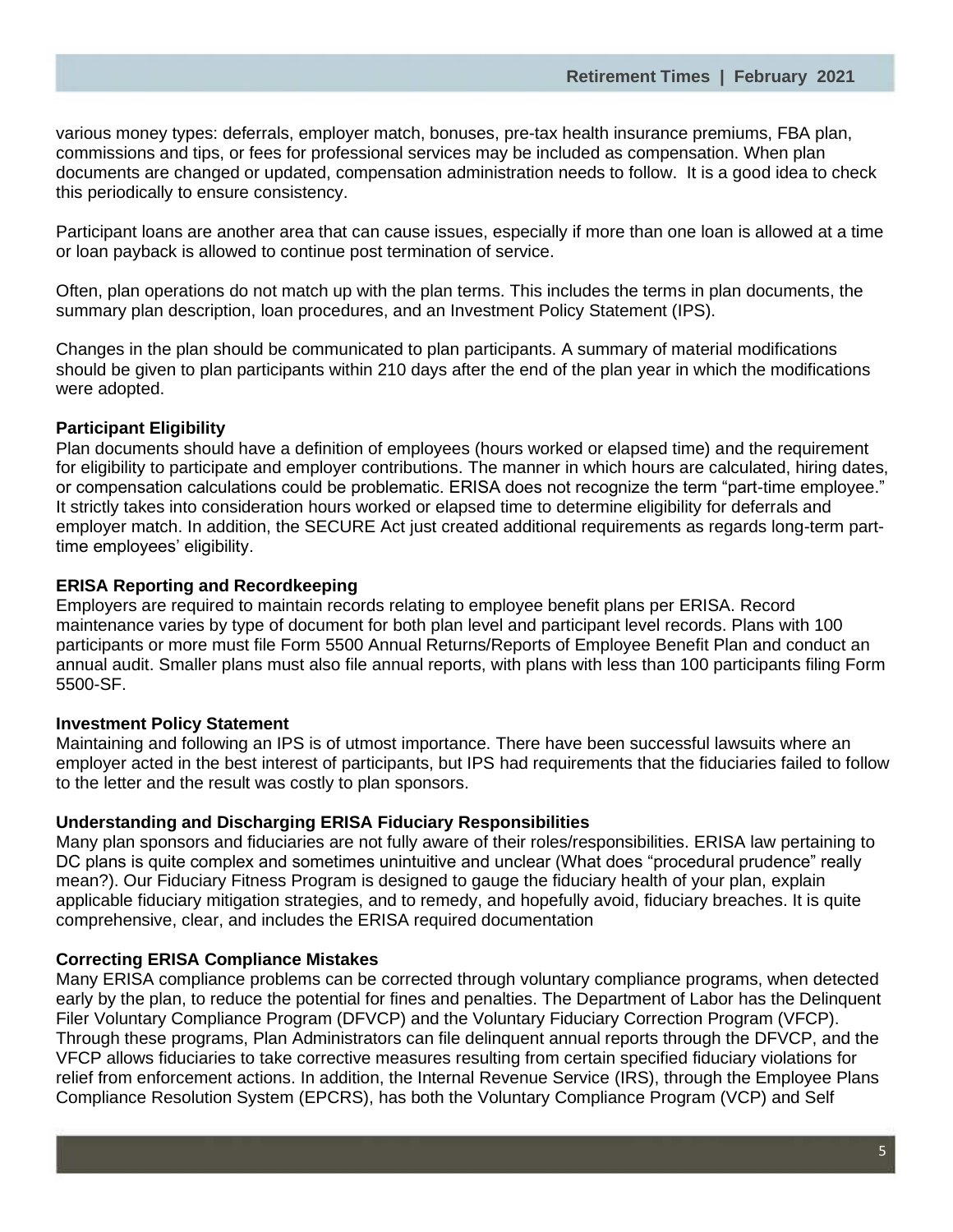Correction Program (SCP) which allow plan sponsors and other plan fiduciaries to correct failures in the plan's operational compliance prior to being discovered by the IRS.

The best answer to these concerns is to avoid fiduciary breaches. Financial professionals can often detect the possible emergence of potential fiduciary breaches before they manifest and consult on options to avoid these breaches altogether.

#### This Month's Participant Memo

### **Participant Corner: Don't Skip the Match**

This month's employee memo encourages employees to conduct a regular examination of their retirement plan to determine whether any changes need to be made. Download the memo from your Fiduciary Briefcase at fiduciarybriefcase.com.